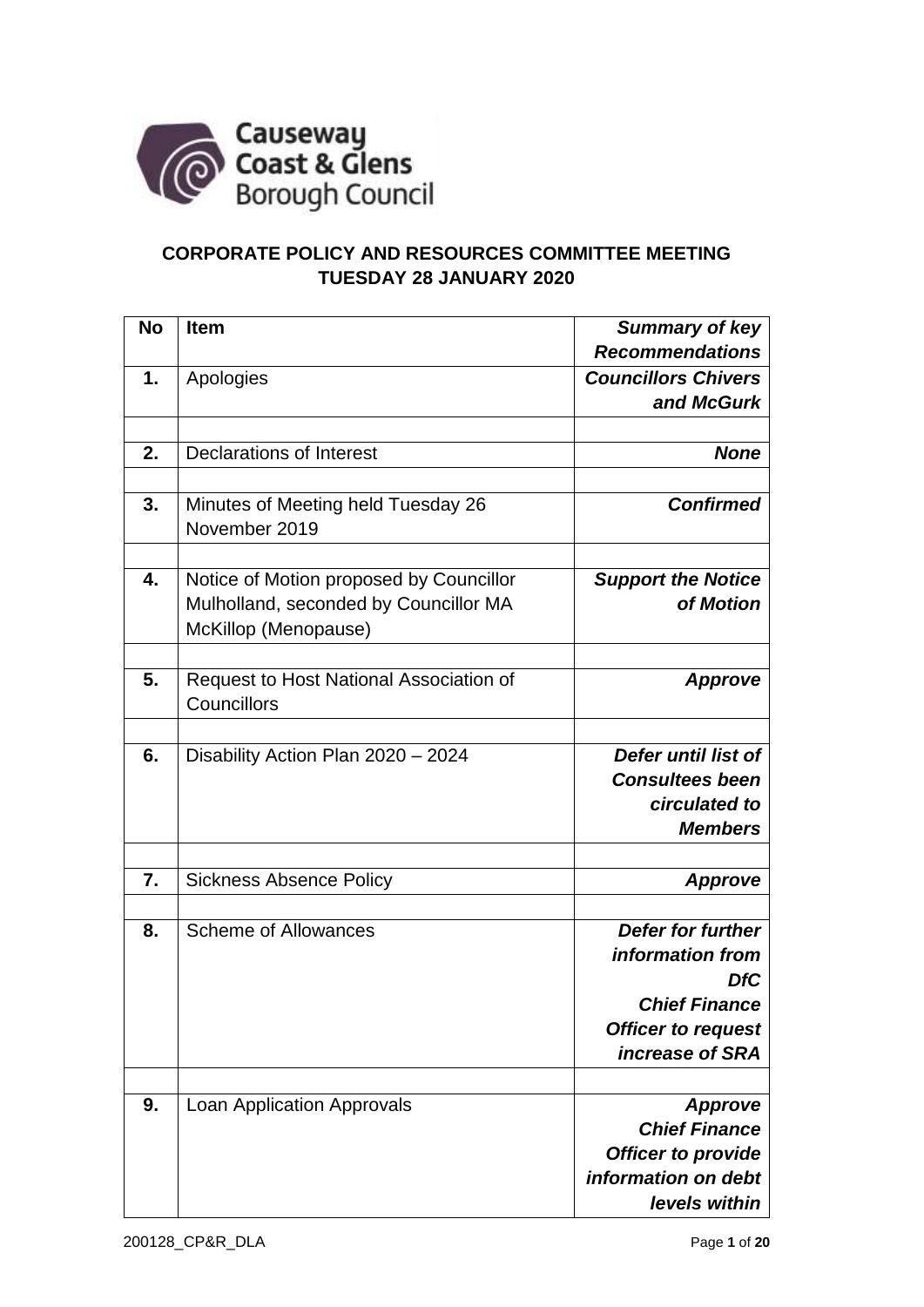|     |                                                                                   | remaining 10       |
|-----|-----------------------------------------------------------------------------------|--------------------|
|     |                                                                                   | <b>Councils</b>    |
|     |                                                                                   |                    |
| 10. | <b>Prompt Payment Statistics</b>                                                  | <b>Information</b> |
| 11. | Conferences                                                                       | <b>Information</b> |
|     |                                                                                   |                    |
| 12. | Correspondence                                                                    | <b>None</b>        |
| 13. | Matters for Reporting to Partnership Panel                                        | <b>None</b>        |
|     | IN COMMITTEE (Item 14 - Item 16)                                                  |                    |
| 14. | Debt Management                                                                   | <b>Information</b> |
|     |                                                                                   |                    |
| 15. | Minutes of the Meeting of the Land and                                            |                    |
|     | Property Sub-Committee held 15 January                                            |                    |
|     | 2020                                                                              |                    |
|     | <b>Portstewart Town Hall</b><br>15.1                                              | <b>Withdrawn</b>   |
|     | <b>Matters Arising</b>                                                            |                    |
|     | 15.2<br>Point of Accuracy - Attendees                                             | <b>Noted</b>       |
|     | <b>Old Lifeboat House</b><br>15.3                                                 | <b>Update</b>      |
|     | 15.4<br><b>Approval of Minutes</b>                                                | <b>Approve</b>     |
|     |                                                                                   |                    |
| 16. | Corporate Services Estimates 2020/2021                                            | <b>Approve</b>     |
| 17. | Any Other Relevant Business (notified in<br>accordance with Standing Order 12(o)) | <b>None</b>        |
|     |                                                                                   |                    |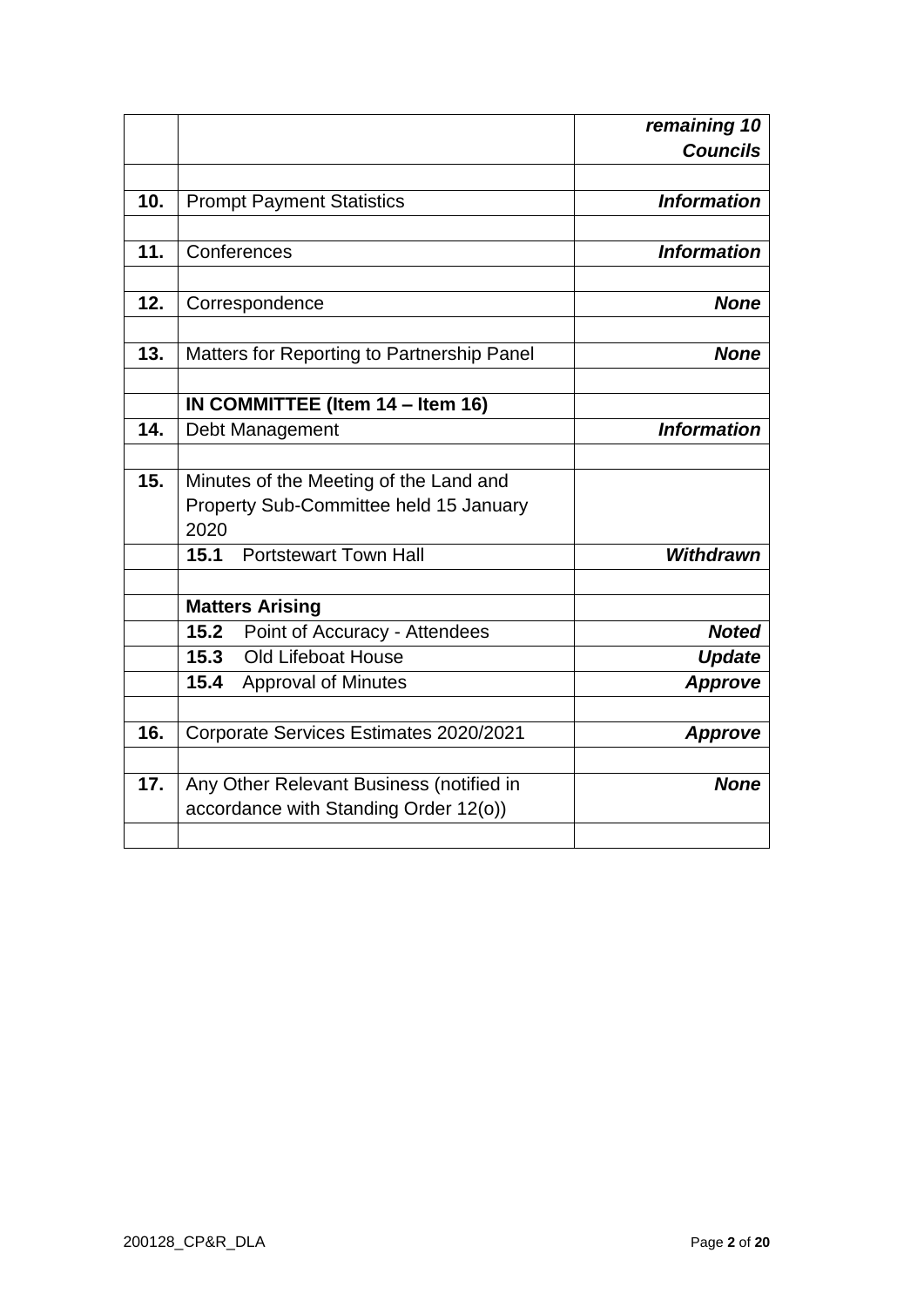## **MINUTES OF THE PROCEEDINGS OF THE MEETING OF THE CORPORATE POLICY & RESOURCES COMMITTEE HELD IN THE COUNCIL CHAMBER, CIVIC HEADQUARTERS TUESDAY 28 JANUARY 2020 AT 7:00 PM**

| In the Chair             | ÷ | <b>Councillor C McShane</b>                                                                                                                                                                               |
|--------------------------|---|-----------------------------------------------------------------------------------------------------------------------------------------------------------------------------------------------------------|
| <b>Present</b>           | ÷ | Aldermen: Fielding, Hillis and McCandless<br>Councillors: Dallat O'Driscoll, Knight-McQuillan,<br>McCaw, McLean, Peacock, Quigley and Scott and<br>Wilson                                                 |
| <b>Officers Present:</b> |   | M Quinn, Director of Corporate Services<br>D Wright, Chief Finance Officer<br>B Lofthouse, Head of Organisational Development &<br>Human Resources (ODHR)<br>D Allen, Committee & Member Services Officer |
| In Attendance            | ÷ | Councillor Mulholland (Item 4)<br>Councillor MA McKillop (Item 4)<br>Press (1 No.)                                                                                                                        |

### **1. APOLOGIES**

Apologies were recorded for Councillor Chivers and Councillor McGurk.

#### **2. DECLARATIONS OF INTEREST**

There were no declarations of interest recorded.

#### **3. MINUTES OF MEETING HELD TUESDAY 26 NOVEMBER 2019**

The Minutes of the Meeting held Tuesday 26 November 2019 had been adopted at the Council Meeting on 3 December 2019. Committee confirmed the summary presented.

**AGREED** - that Agenda Item 13 Notice of Motion be the next item to be discussed.

The Chair advised Members that Agenda Item 15.1 - Portstewart Town Hall had been withdrawn from the Agenda.

**AGREED** - that Agenda Item 15.1 - Portstewart Town Hall would be deferred to a Land and Property Workshop to be held before the Land and Property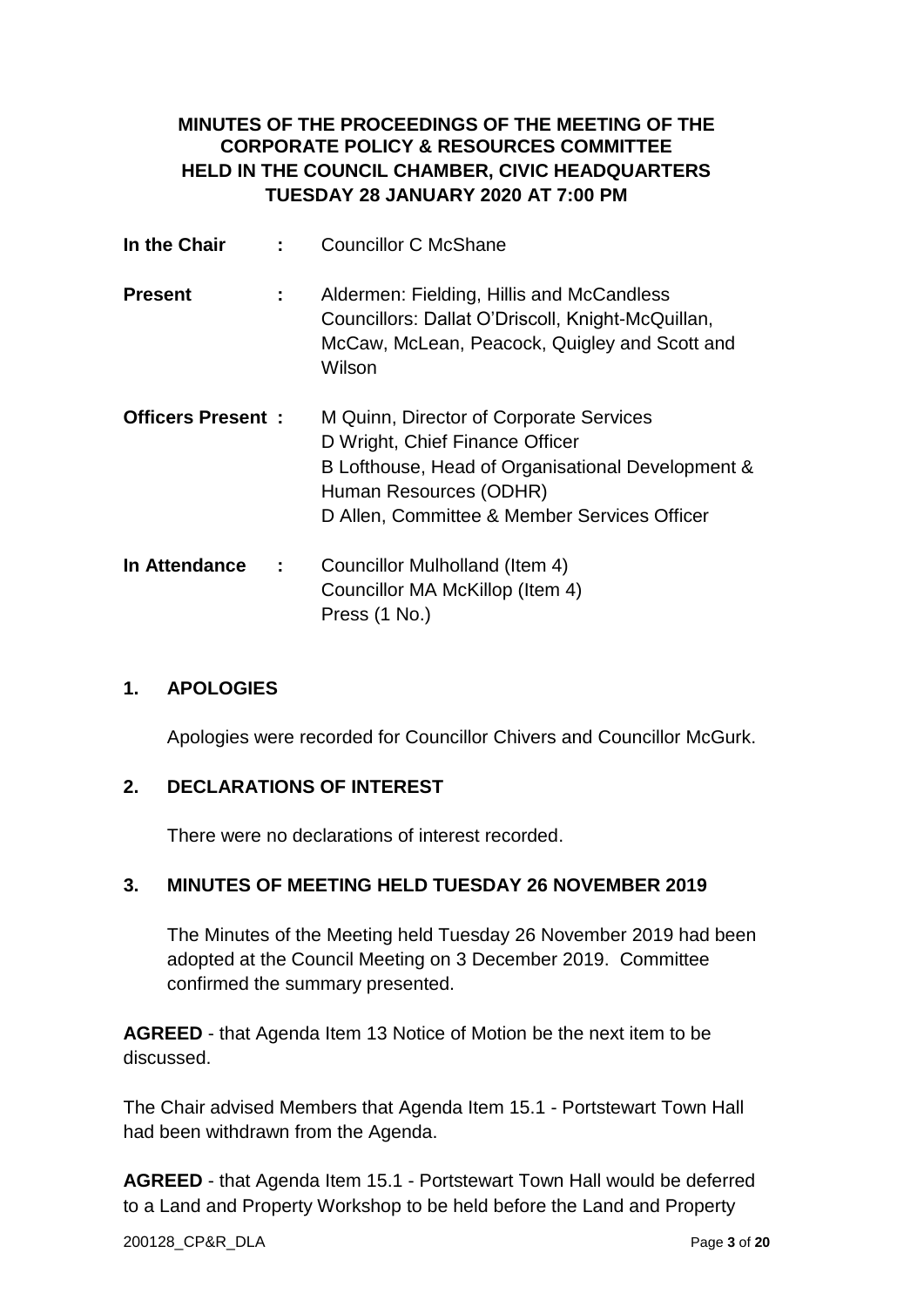Sub-Committee Meeting on Wednesday 5 February 2020 to commence at 6.30pm.

# **4. NOTICE OF MOTION PROPOSED BY COUNCILLOR MULHOLLAND, SECONDED BY COUNCILLOR MA MCKILLOP (REFERRED FROM 3 DECEMBER 2019 COUNCIL MEETING)**

*'That this Council is committed to providing an inclusive and supporting working environment for everyone who works here; notes that between 75-80% of women experiencing menopause are currently in work across these islands; recognises that menopause is a natural part of every woman's life and that the symptoms can cause significant physical and mental discomfort; resolves to introduce a policy that supports female members of council staff experiencing this transition, allowing them to receive appropriate support of adaptations that they may need and encourage other employers in this Council District across all sectors to introduce similar policies.'*

Councillor Mulholland read out a prepared statement in support of the Motion.

*'Members if there's something positive that can be said of the women in our modern society it's that many more of us have found our voice and are making it heard. If we just look around the Chamber today we will see the huge increase in female representation of all ages, backgrounds and political persuasions, compared to just a decade ago. That is to be celebrated.*

*However, even in this day and age there are certain subjects which, out of fear, pride or embarrassment, remain taboo and are rarely discussed. Menopause is one of them.*

*With more women in work and working longer and later in life it is therefore no surprise that up to 80% of women going through the menopause are currently in work. What potentially is surprising, is that while almost all will experience the negative symptoms 1 in 4 have to deal with severe symptoms such as depression, anxiety, loss of confidence, concentration not to mention the physical issues such as hot flushes, sleeplessness, heavy bleeding and exhaustion to name a few. And many women are enduring this silently without any understanding or support.*

*Professor Amanda Griffiths from the University of Nottingham who has undertaken substantial research on the impact of menopause on working*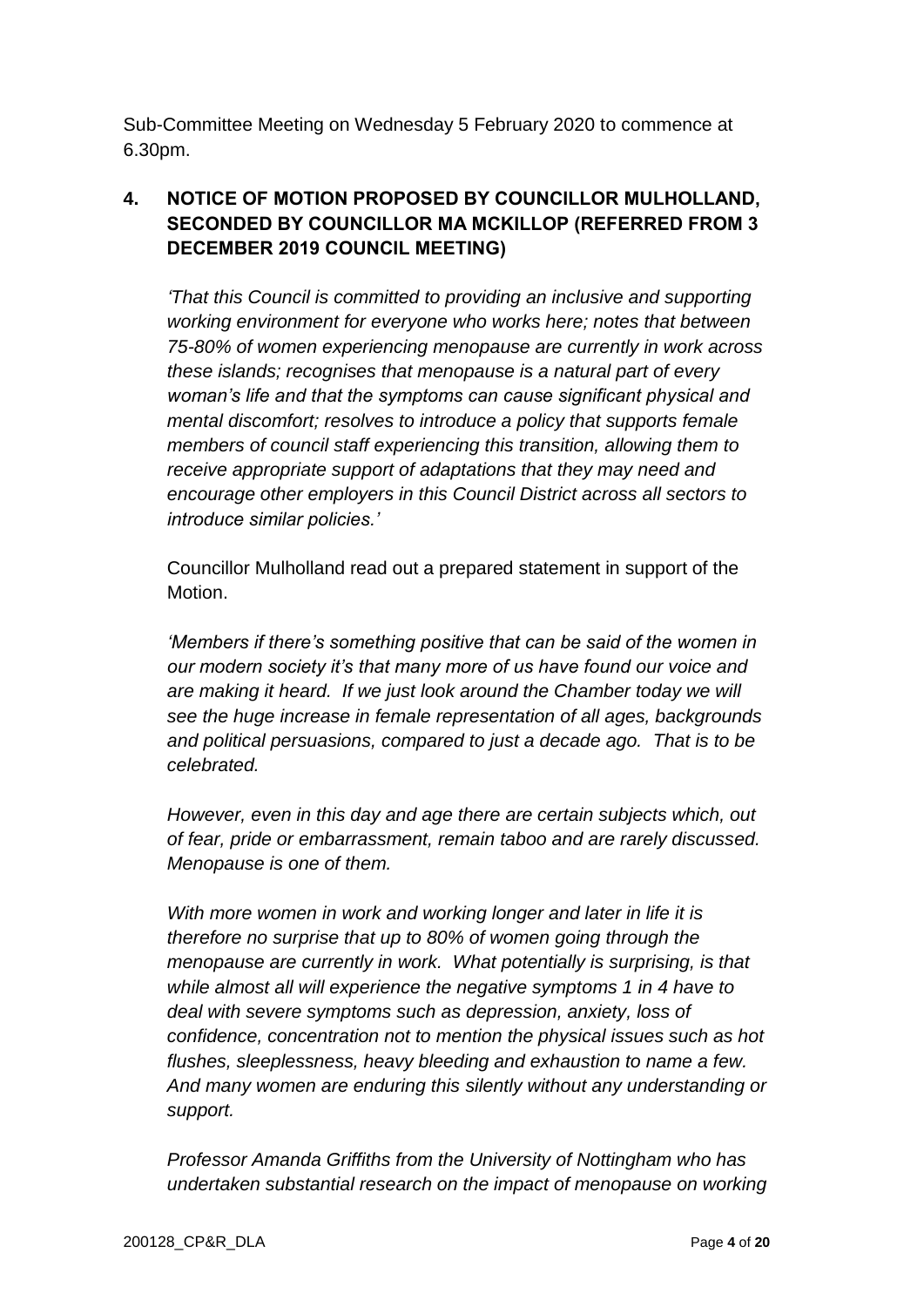*women, has explained what a huge issue it is stating that the menopause has quite a significant impact on the personal and professional lives of women. Adding that there needs to be an atmosphere at work where people could talk about women's health without the fear that if we do so, there will be some sort of stigma attached.*

*A survey undertaken by the Newson Health menopause clinic last July of over 1100 women discovered that over 90% of respondents felt that their symptoms were having a negative impact on their work and highlighting a general lack of support for women experiencing this transition. This survey was recognised as one of its kind as very little research has been done into this issue to date, again fortifying the taboo treatment of the issue.*

*Some of the other statistics were surprising...of the 132 women surveyed:*

- *53% stated colleagues noticed a deterioration in their work due to symptoms.*
- *51% had taken time off work due to their symptoms.*
- *51% had to reduce their hours at work due to their symptoms.*
- *And a staggering 76% said their workplace offered NO menopause related services such as training, awareness, support.*

*Members, while we all SHOULD know that menopause and perimenopause is a perfectly natural part of a woman's life, regardless of when and at what age they arrive there, be it through surgery or biologically. It should not be treated as a secret or an embarrassment, and just as allowances are made for expecting Mums in the workplace, there should be equality of support for this often-stressful and difficult stage in a woman's life.'*

Councillor MA McKillop stated that she fully supported the Motion and read out a prepared statement.

*'I fully support Councillor Mulholland in her drive-for this Council to draw up and apply a Menopause Policy for all our Council employees of which 285 out of 671 are women.*

*I would hope that this step would be repeated by other organisations and employers throughout our Borough and beyond. While women are often magicians in managing work, home, families and life in general, they should not have to also suffer in silence with this issue. Members I*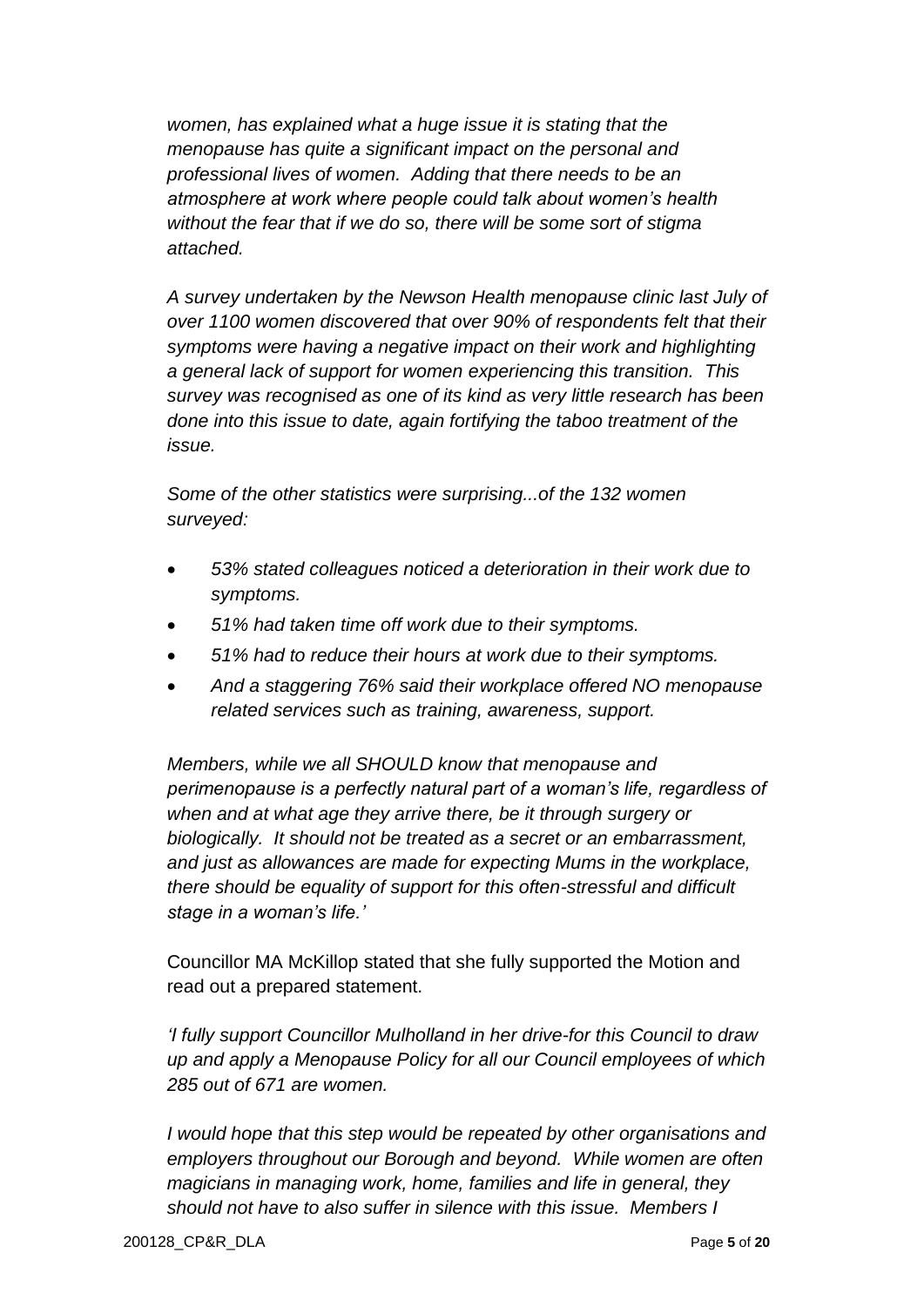*would ask that you please give them and future generations the support they deserve and back this Motion.'*

Councillor Peacock welcomed the Motion and its sentiments and read out a prepared statement in support of the Motion.

*'I would like to begin by welcoming the fact that this Motion has been brought before us tonight and the sentiments by previous speakers. Menopause is something experienced by all women in their lives, it is natural and it is inevitable and as such should be given adequate consideration when the needs of our working women and the wider workforce are being discussed and provided for.*

*Women account for more than 50% of the population and yet still we have no support for women going through the menopause, we still have period poverty and we still have less than perfect provision for pregnant mothers and working mothers and indeed parents in general. There is a deafening silence on menopause in all sectors of society- this needs to change.*

*This silence is damaging women and is side-lining women. This and many other women's health matters are treated as taboo subjects and women are suffering in silence on this and many other issues. Menopause impacts women's physical and mental health and as such we should have adequate support measures in place to support our women in the workplace. Reaching menopause is a fact of life for women and yet it is never discussed or factored into any workplace provisions. This is despite the fact that menopausal women are the fastest-growing demographic in the workplace.*

*3 out of 4 women experience symptoms of menopause and for 1 in 4 women these symptoms are severe. The average age of a woman to experience menopause is 51 with symptoms beginning many years earlier during the perimenopausal phase. We are side-lining and isolating a huge proportion of our workforce.*

*Many women are forced out of the workforce or forced to reduce working hours as a direct result of menopause something natural and beyond their control. This means we are losing skilled and talented employees from our workforce due to society's inaction in not bringing forward support and accommodation for women experiencing this stage of life.*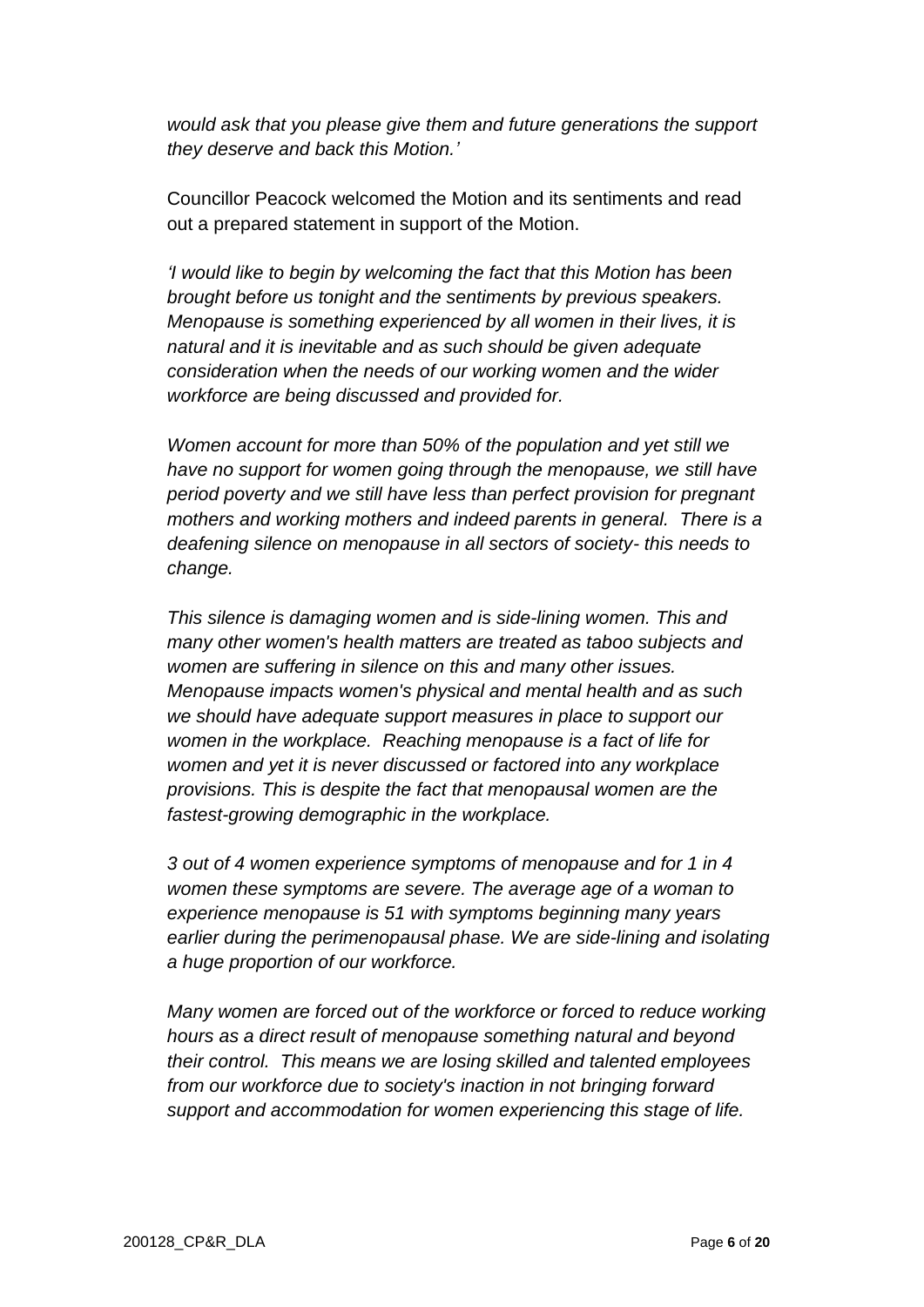*This cannot be allowed to continue. We must be open about this issue and support our female workforce at every stage of life including through menopause.*

*Women are a valuable, extremely large and growing percentage of our workforce and it is beyond time for us women to raise these important issues demand support and recognition and it is beyond time that we as elected representatives value and support our female colleagues and wider female workforce. We should be setting an example to other organisations and wider society.*

*Women's issues are societal issues and I applaud those who brought forward this motion and pledge our wholehearted support.'*

Alderman McCandless stated that he fully agreed with the Motion and congratulated the ODHR Department on the inclusion of sickness due to menopause as detailed in section 6.5 of the Sickness Absence Policy and Procedure, which was to be discussed later in the meeting.

## **\* Councillor MA McKillop and Councillor Mulholland left the Meeting at 7.16pm.**

## **5. REQUEST TO HOST NATIONAL ASSOCIATION OF COUNCILLORS**

Report previously circulated, and presented by the Director of Corporate Services.

Correspondence has been received from the National Association of Councillors (NAC) to request whether Causeway Coast & Glens Borough Council will host a Members' Meeting on Wednesday 18 November 2020 at a venue within the Council area from 11am-12.30pm.

The NAC Members' meetings take place bi-monthly and the location is rotated around each Council, the last one that was hosted by Causeway Coast & Glens Borough Council took place in August 2018 in the Council Chamber, Civic Headquarters.

NAC has advised meetings are normally held in the host Council's Chamber and the Chair or Mayor of the host Council provides a welcome address to the attendees.

NAC additionally require refreshments and buffet lunch for around 30 attendees.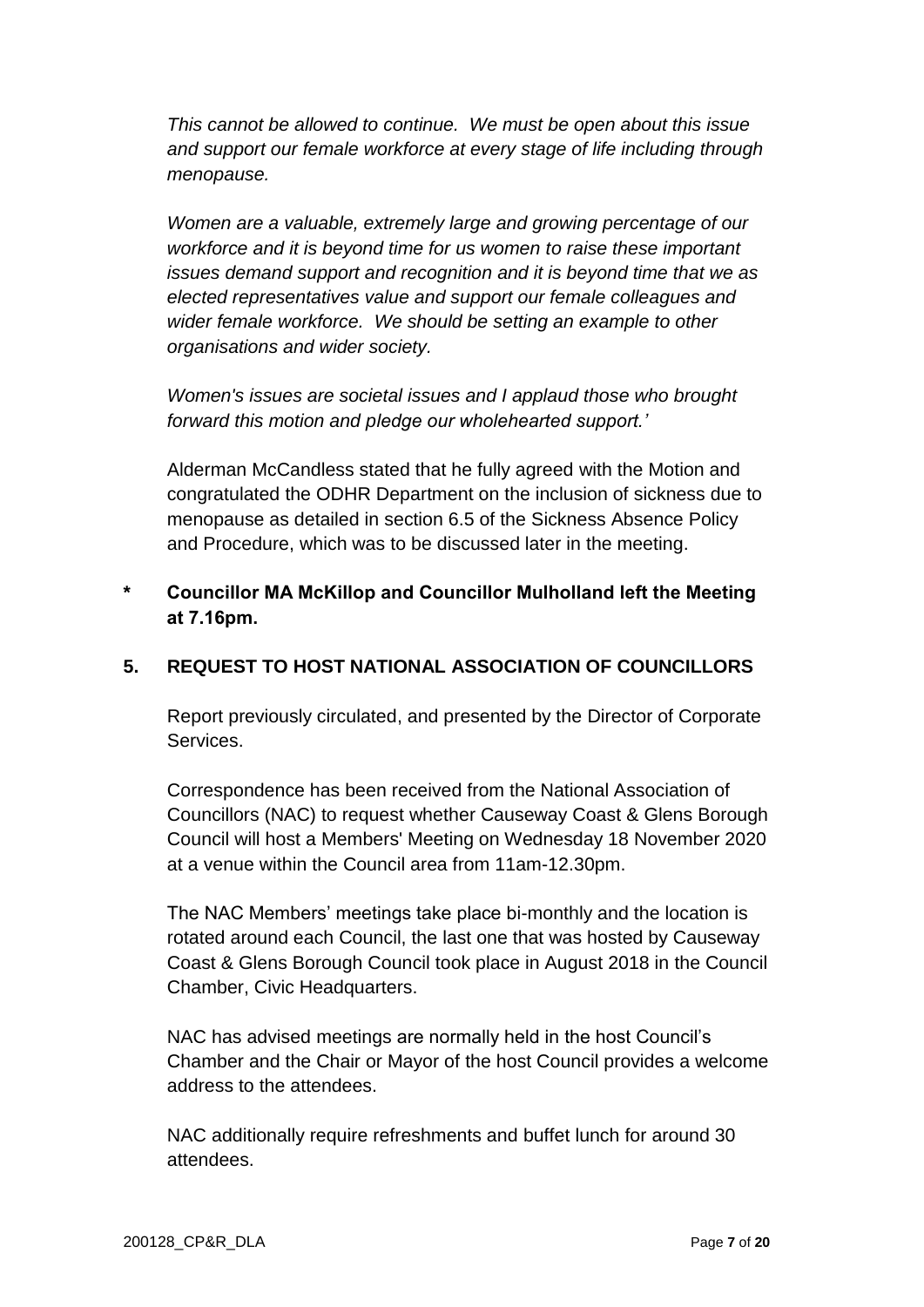**It is recommended** that the Corporate Policy & Resources Committee consider the request for Council to host a National Association of Councillors Members' meeting on Wednesday 18 November 2020 in The Council Chamber, Civic Headquarters as outlined.

**AGREED** - to recommend that Council consider the request for Council to host a National Association of Councillors Members' meeting on Wednesday 18 November 2020 in The Council Chamber, Civic Headquarters as outlined.

#### **6. DISABILITY ACTION PLAN 2020 – 2024**

Report previously circulated, and presented by the Director of Corporate Services.

Causeway Coast and Glens Borough Council is subject to the requirements of Section 49A and 49B of the Disability Discrimination Act 1995 (as amended by the Disability Discrimination (NI) Order 2006), i.e. the "Disability Duties".

These duties mean that the Council, when exercising its functions, must have due regard to the need:

- to promote positive attitudes towards disabled people; and
- to encourage participation by disabled people in public life.

In order to outline how the Council will fulfil its obligations under these Disability Duties, the Council is required to put in place a Disability Action Plan showing how it proposes to fulfil the disability duties.

The previous Disability Action Plan for Council covered the period 2015 to 2019 but this now needs to be revised and replaced with a new four year Plan.

Causeway Coast and Glens Borough Council is committed to the fulfilment of its disability duties in all parts of its organisation and has set out how it intends to do this in draft Disability Action Plan (the Plan) (previously attached).

This new Disability Action Plan will cover the period 2020 to 2024 and it includes a range of action measures across the Council's functions and services which aim to help Council fulfil its statutory obligations.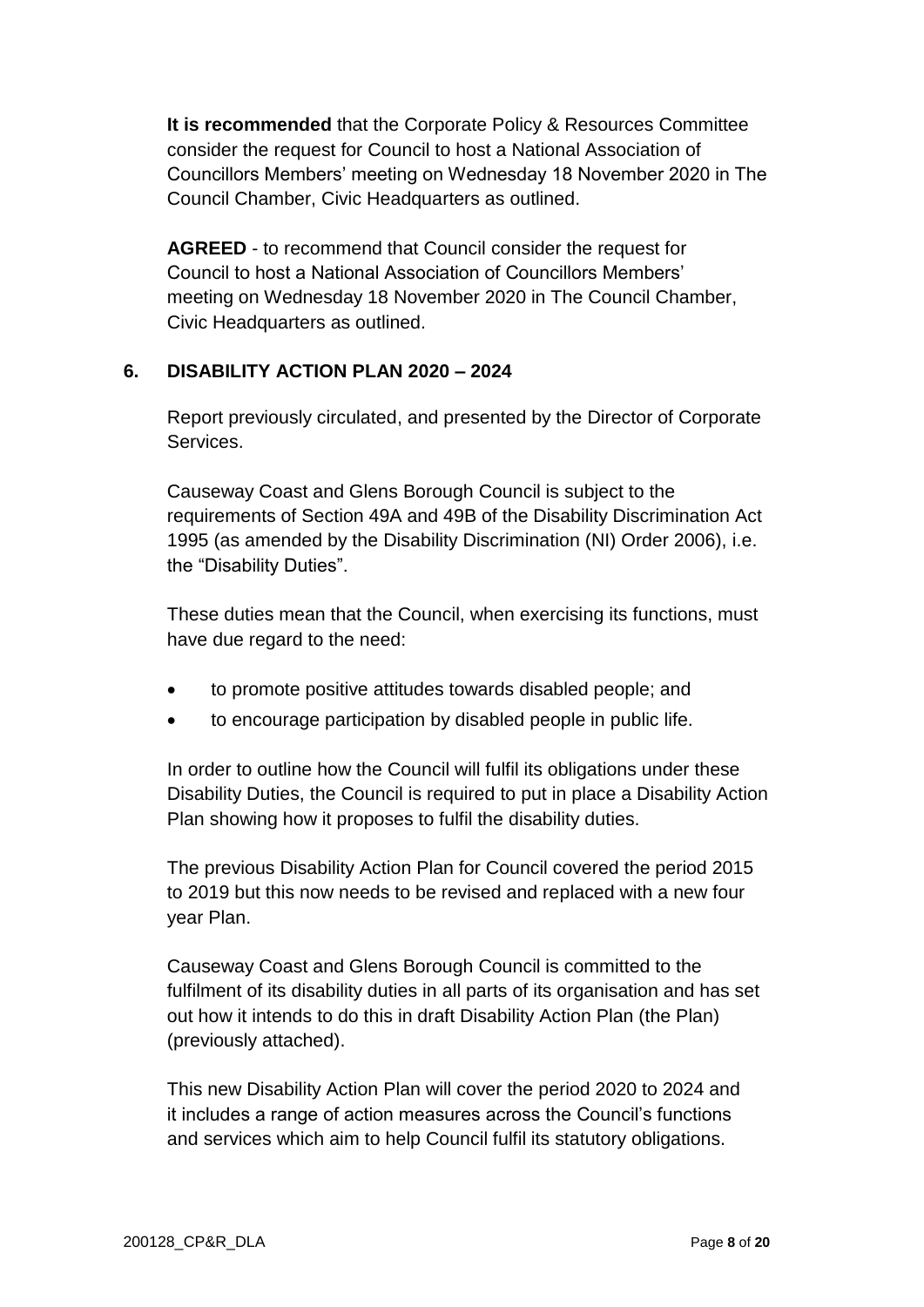A copy of this new Disability Action Plan has also to be submitted to the Equality Commission when approved by Council.

**It is recommended** that the Corporate Policy and Resources Committee recommends to Council the adoption of the new Disability Action Plan for 2020 to 2024.

Alderman McCandless queried as to what exactly classified as a disability; it could cover a number of mental and physical problems. He commented that the local Alzheimer's Society had not been consulted on this policy.

### **\* Councillor Knight-McQuillan left the meeting at 7.20pm.**

Alderman McCandless requested a list of groups and stakeholders that had been consulted in relation to the Disability Action Plan.

Councillor Peacock concurred with these remarks, and whilst welcoming the Plan agreed that it should be deferred pending further details regarding consultation.

The Director of Corporate Services informed Members that she would circulate the list of groups/stakeholders that had been consulted on this Policy before the next Council Meeting.

**AGREED** - that the decision on the adoption of the new Disability Action Plan for 2020 to 2024 be deferred until Members receive the list of Consultees.

## **7. SICKNESS ABSENCE POLICY**

Report previously circulated, and presented by the Director of Corporate Services.

The purpose of this report is to present Council with a new draft policy for managing sickness absence for all employees of Causeway Coast and Glens Borough Council. This will ensure a consistent approach to managing absence across the Council.

Currently there are 5 legacy policies for managing attendance for employees in Causeway Coast and Glens Borough Council. These include:

Ballymoney – Attendance Improvement Programme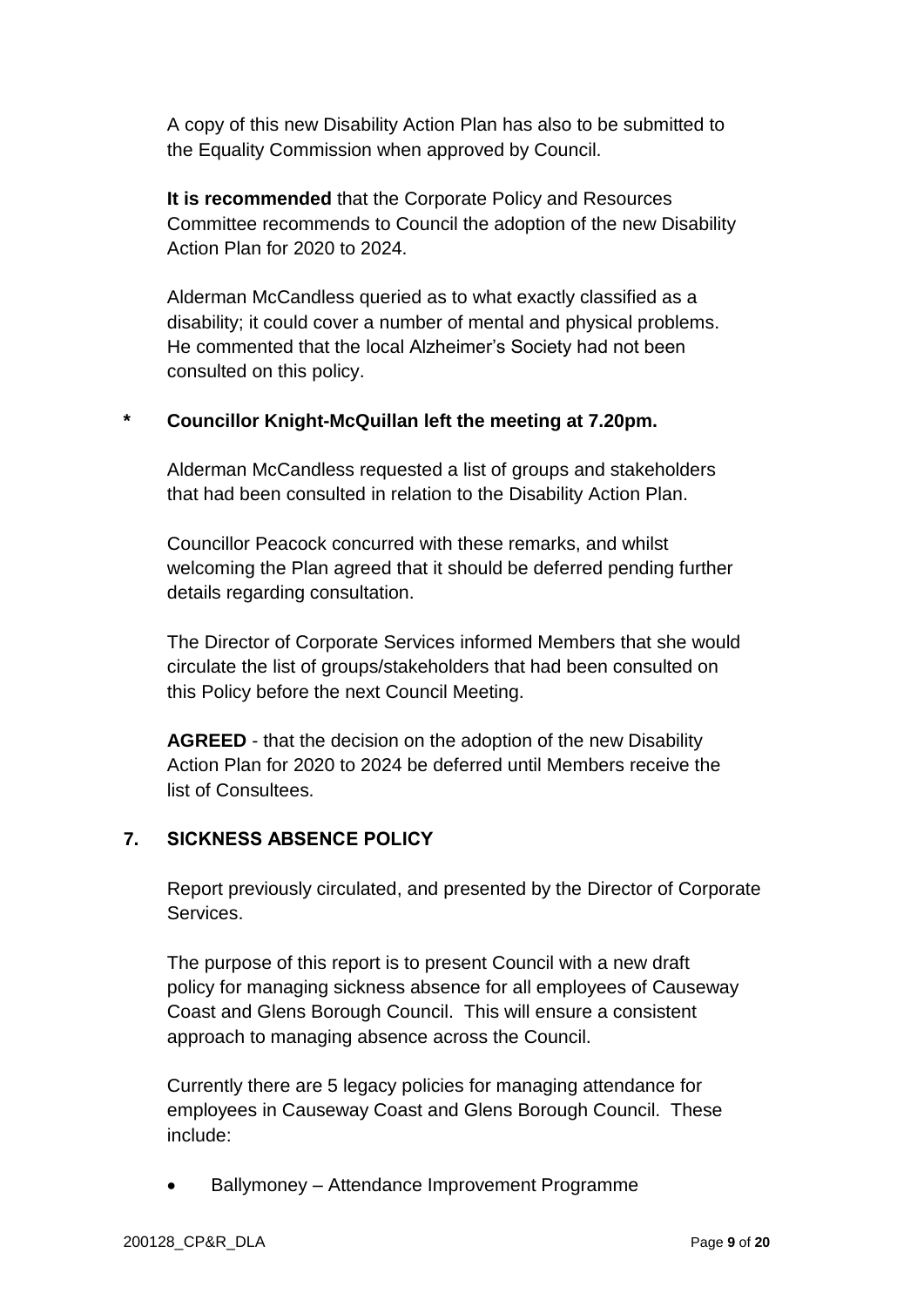- Coleraine Sickness Absence Policy
- Limavady Sickness Absence Policy and Procedure
- Moyle Attendance Improvement Programme
- Civil Service Planning Inefficiency Sickness Absence Policy

For new employees, the Coleraine legacy policy is being used.

Over the past number of months, the OD/HR team has designed and developed the following policy which will be used for all employees going forward, thus ensuring a consistent and equitable approach to managing attendance.

The draft policy has been approved both by the Senior Leadership Team and also the Trade Unions through the Joint Consultative and Negotiating Committee (JCNC).

In accordance with Council's duty under Section 75 Equality Legislation, the policies have been screened and the result is that they were screened "out".

Once the policy has been approved, a training programme is being planned for all Managers.

A copy of the Policy was previously circulated.

**It is recommended** that the Corporate Policy and Resources Committee approves the Sickness Absence Policy and Procedure.

The Director of Corporate Services informed Members that the Head of Organisational Development & HR, Brid Lofthouse was available to answer Members queries.

The Director of Corporate Services informed Members that no queries or correspondence had been received in relation to this. In relation to the Notice of Motion on Menopause heard earlier in the meeting she drew Members attention to Section 6.5 which related to support offered to female members of staff.

Proposed by Councillor McLean Seconded by Councillor Scott and

**AGREED** – that the Corporate Policy and Resources Committee recommends that Council approves the Sickness Absence Policy and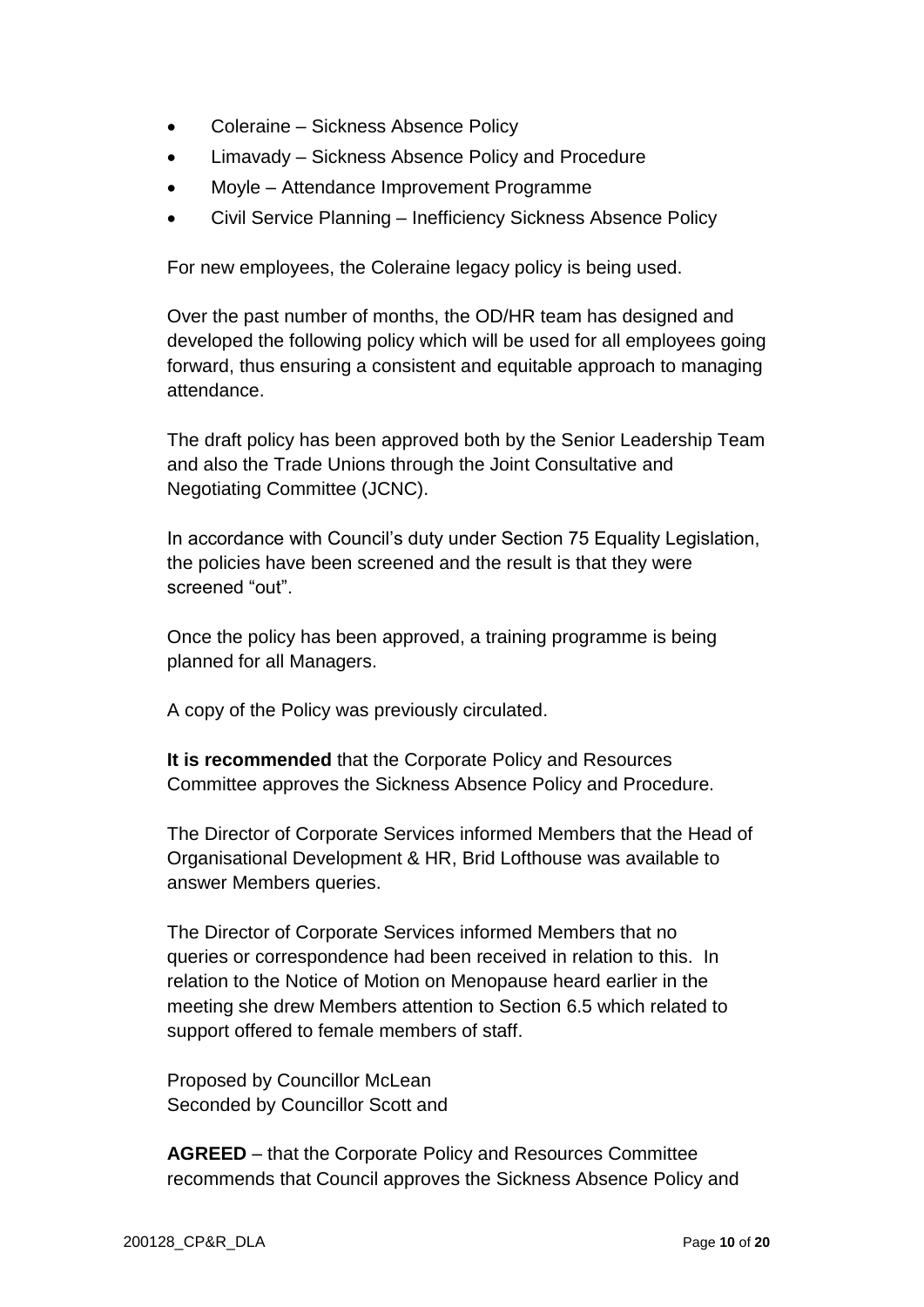Procedure.

## **8. SCHEME OF ALLOWANCES**

Report previously circulated, and presented by the Chief Finance Officer.

### **\* Councillor Knight-McQuillan re-joined the meeting at 7.25pm.**

Causeway Coast and Glens Borough Council has established a scheme of allowances payable to Members for the current period. The scheme provides for the payment of allowances to Councillors on the basis that:

- 1. The maximum level of basic allowance as determined by the Department for Communities (DfC) is paid.
- 2. The maximum level of carers allowances as determined by the DfC are paid.
- 3. The maximum level of mileage rates as determined by the DfC are paid.
- 4. Councillors' payments are made on the third last banking day of each month.

The updated scheme of allowances, previously circulated, takes into account a number of factors:

- 1. basic allowance budget allows for 2% increase but not yet notified
- 2. mileage rates
- 3. new increased rates for dependant carer's allowance
- 4. Special Responsibility Allowance (SRA)

The four items are in keeping with the normal periodic update of the scheme of.

In October 2019 Council formed a new Finance Committee which was not provided for in previous schemes of allowances therefore the Chair was not allocated any Special Responsibility Allowance (SRA). This new scheme does allocate the same SRA to the Finance Committee Chair as to the other main committees (£3,000 pa). This does however present a problem in that there are now 22 positions of responsibility and regulation only permits 20 members to be in receipt of SRA. Until now we have dealt with this issue by making the Partnership Panel representative a member of the Planning Committee thereby creating a double responsibility but only one SRA can be received, the higher of the 2 being applicable.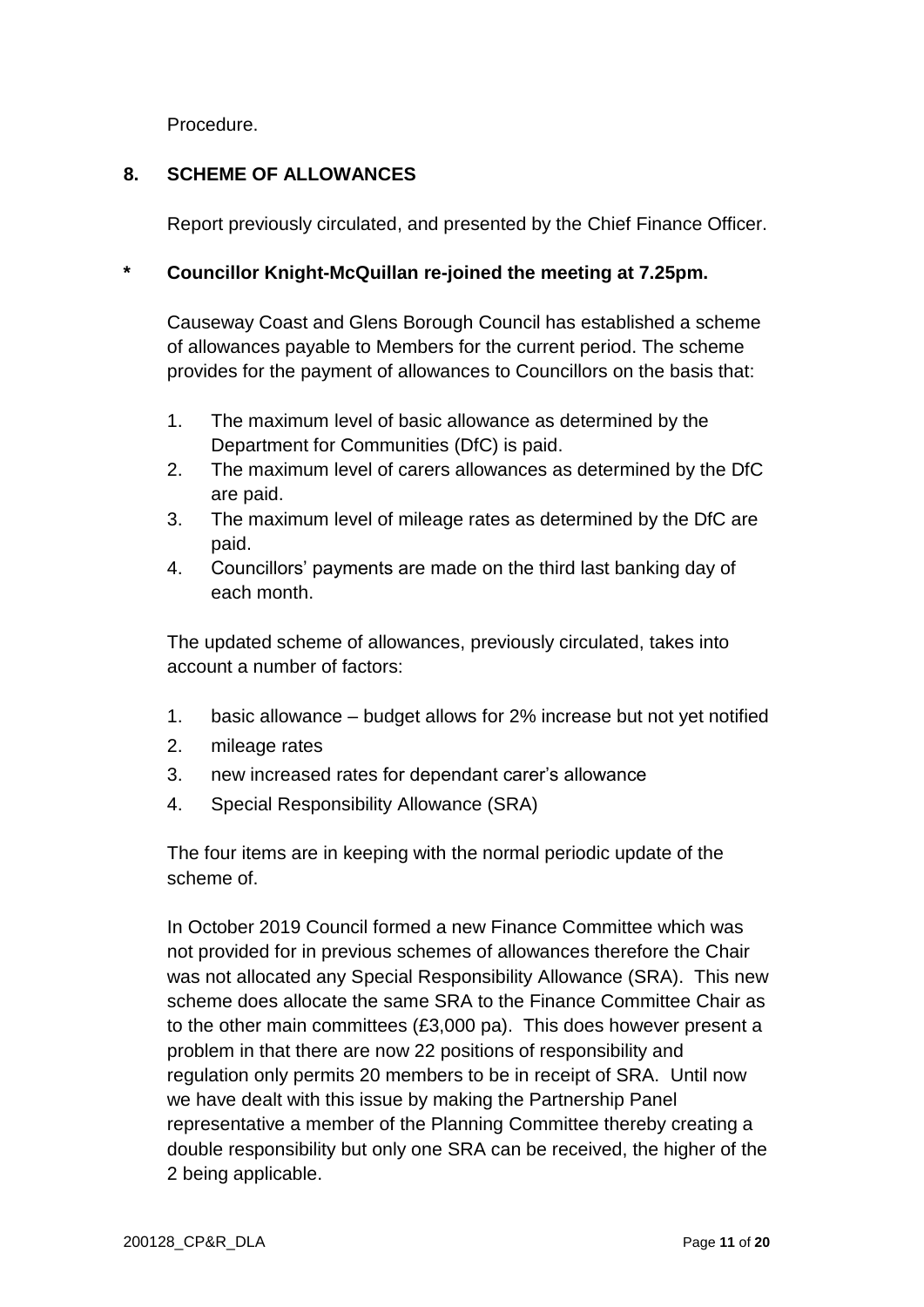The current positions of responsibility which are governed by the 20 member limit are as follows:

- 1 CP&R Committee Chair
- 2 L&D Committee Chair
- 3 ES Committee Chair
- 4 Planning Committee Chair
- 5 Finance Committee Chair
- 6 Audit Committee Chair
- 7 Partnership Panel Representative
- 8 -22 Planning Committee Member (15)

The current rates of SRA are as follows:

| Committee Chair (except Audit)   | £3,000 | (x5)  |
|----------------------------------|--------|-------|
| <b>Audit Committee Chair</b>     | £ 750  |       |
| <b>Planning Committee Member</b> | £1,200 | (x15) |
| Partnership Panel Rep.           | £1,000 |       |

The new scheme of allowances will be effective from 1 April 2020 until 31 March 2021, unless previously amended or updated.

**It is recommended** that Members consider the allocation of positions of responsibility and associated special responsibility allowance so that the new scheme of allowances can be approved coming into force from 1 April 2020.

The Chief Finance Officer informed Members that Council currently get around the 20 person limit by making the Partnership Panel Representative a member of the Planning Committee.

It is at Members discretion to add/remove positions of responsibility to/from the scheme and set the levels of allowances that apply. However 22 might not be workable in the long term.

Councillor Quigley commented on the disparity in relation to the Planning Committee. Planning Committee involved site visits which took place on a separate day from the Planning Committee Meeting as well as the Planning Committee Meeting which lasted most of the day.

Councillor Knight McQuillan commented that if the Finance Committee had been set up as a sub-committee then then the allowance of 20 for receipt of SRA would not have been exceeded.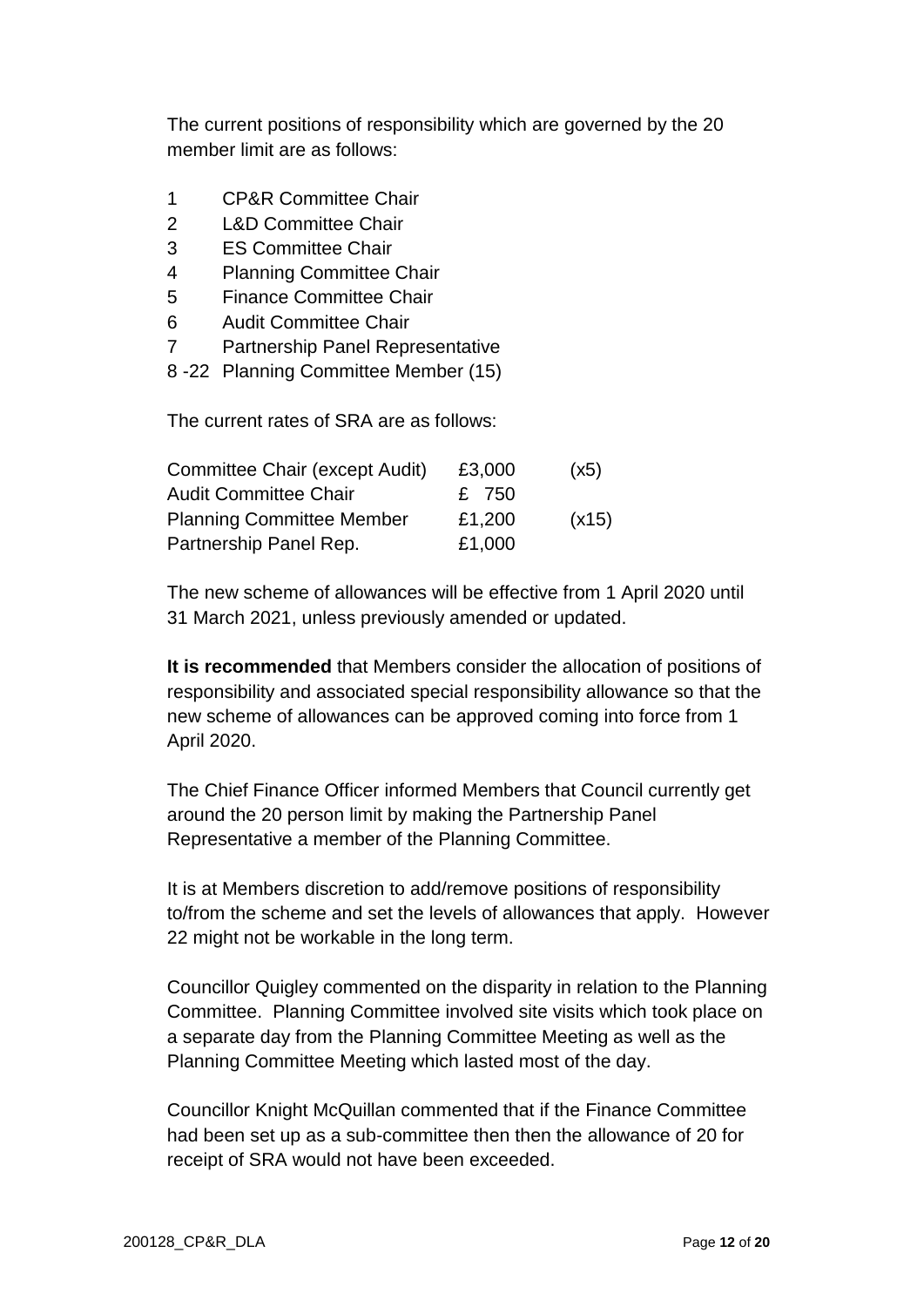The Chief Finance Officer informed Members that the positions of responsibility were already at 21 before the set-up of the Finance Committee.

#### **\* Councillor McCaw arrived at the meeting at 7.35pm.**

Alderman McCandless commented that the issues surrounding the Planning Committee should be considered by the Group Leads in conjunction with the Chief Executive, and stated that it was previously discussed at Efficiency/Governance Working Group which never progressed.

Proposed by Councillor Wilson Seconded by Alderman Hillis and

**AGREED** - to recommend that Council defer the decision on allocation of positions of responsibility and associated special responsibility allowance until March, until further information is received from the Department for Communities.

The Chief Finance Officer to write to the Department for Communities requesting permission for Council to exceed the current number of 20 Members permitted to be in receipt of the Special Responsibility Allowance.

## **\* Councillor Quigley left the meeting at 7.40pm.**

#### **9. LOAN APPLICATION APPROVALS**

Report previously circulated and presented by the Chief Finance Officer.

#### **\* Councillor Quigley rejoined the meeting at 7.43pm.**

Department for Communities regulation requires that Council approve any loan application prior to drawdown of that loan from Government Accounts Branch or other source of finance. Council has set an affordable borrowing limit by way of the prudential indicators approved in conjunction with the striking of the rate, these loans are within that limit and therefore the loans can be sought.

Whilst the approval is being sought from Council at this stage to source the loans as detailed in the report Officers are not intending to action these immediately, rather given the recent increase in bank base interest rate the approval is sought meaning officers are in a position to react to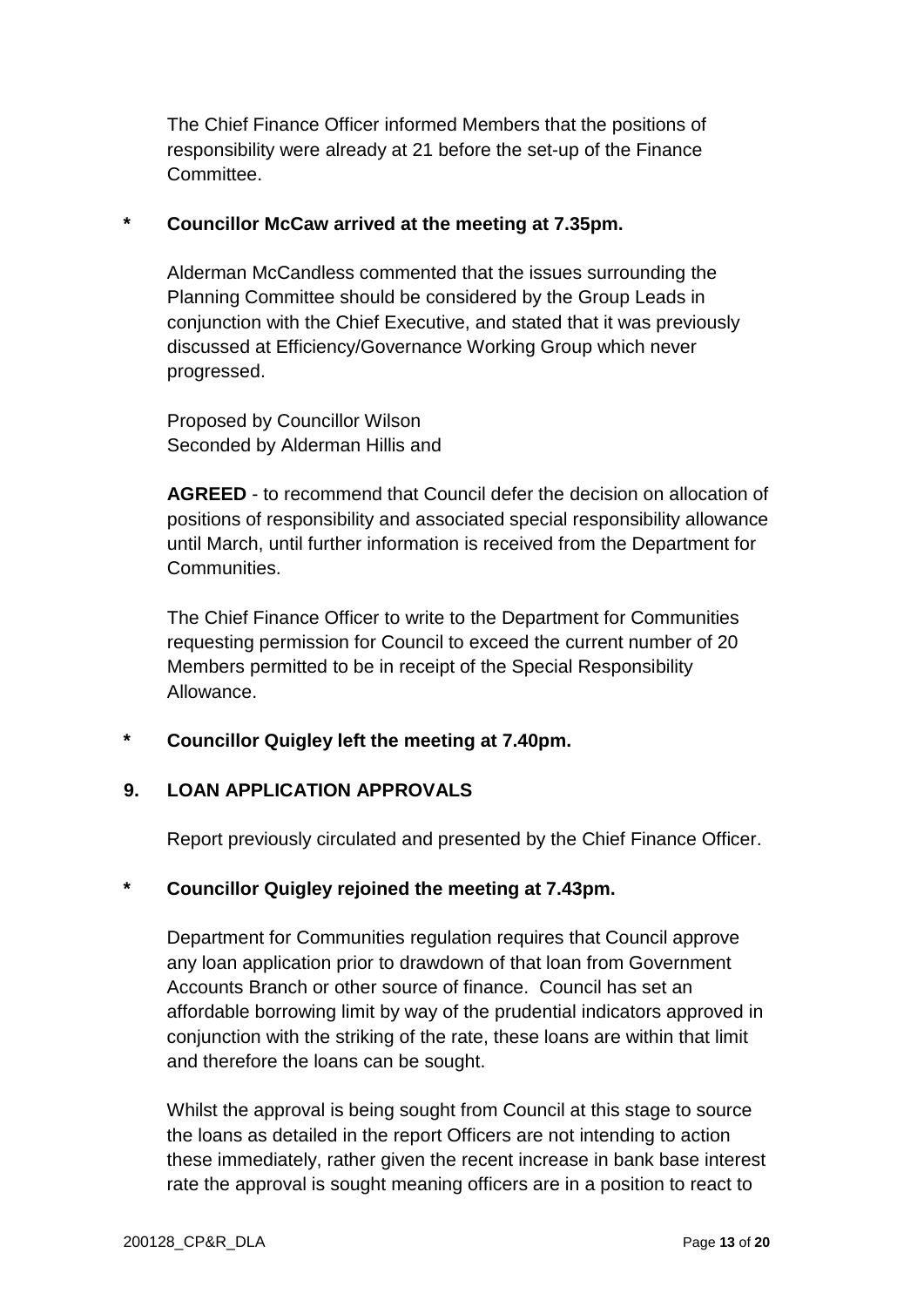any further market changes as and when these occur. All loans will be secured at the best possible rate and that rate be fixed for the duration of the loan.

Council has instigated a number of projects and approval is now required to allow Officers to put in place loan finance for the purposes listed in the report together with the amount of loan finance required and the term. Each of the projects listed has been completed utilising Council's available working capital to finance them, however, each was predicated upon loan finance being ultimately providing the financing capability therefore these loans are required to replenish our working capital.

Council last approved loans in September 2019 for £2.5m out of this list which does not equate to a particular period or year's capital activity, in addition there are other ongoing projects which will require financing in due course as Council progresses its capital programme. The highlighted loans have been actioned in December 2019. Each of these loans has been included in the estimates in terms of Minimum Revenue Provision (MRP) and interest therefore the cost of financing these loans has already been provided for.

In accordance with prudential indicators Council remains within its authorised limit of £80m if these loans were to be secured in their entirety.

**It is recommended** that Corporate Policy and Resource Committee recommend to Council approval for the Chief Finance Officer to drawdown the loans as detailed in the table at 1.3 as and when required.

The Chief Finance Officer confirmed that should the loan be drawn down it would leave the Council at £77m comfortably within the authorised limit of £80m. In response to a query from Councillor Peacock the Chief Finance Officer also confirmed that although the table totalled £10m the items highlighted in yellow equated to £2.5m, which had previously been drawn down. The table provided details of loans and associated projects from 2016 to 2020 and did not equate to one particular year.

The Chief Finance Officer clarified that any potential sale of capital assets would be a Capital receipt, with any outstanding loans on the asset being repaid initially and any remaining capital receipt could be used to finance future Capital Expenditure.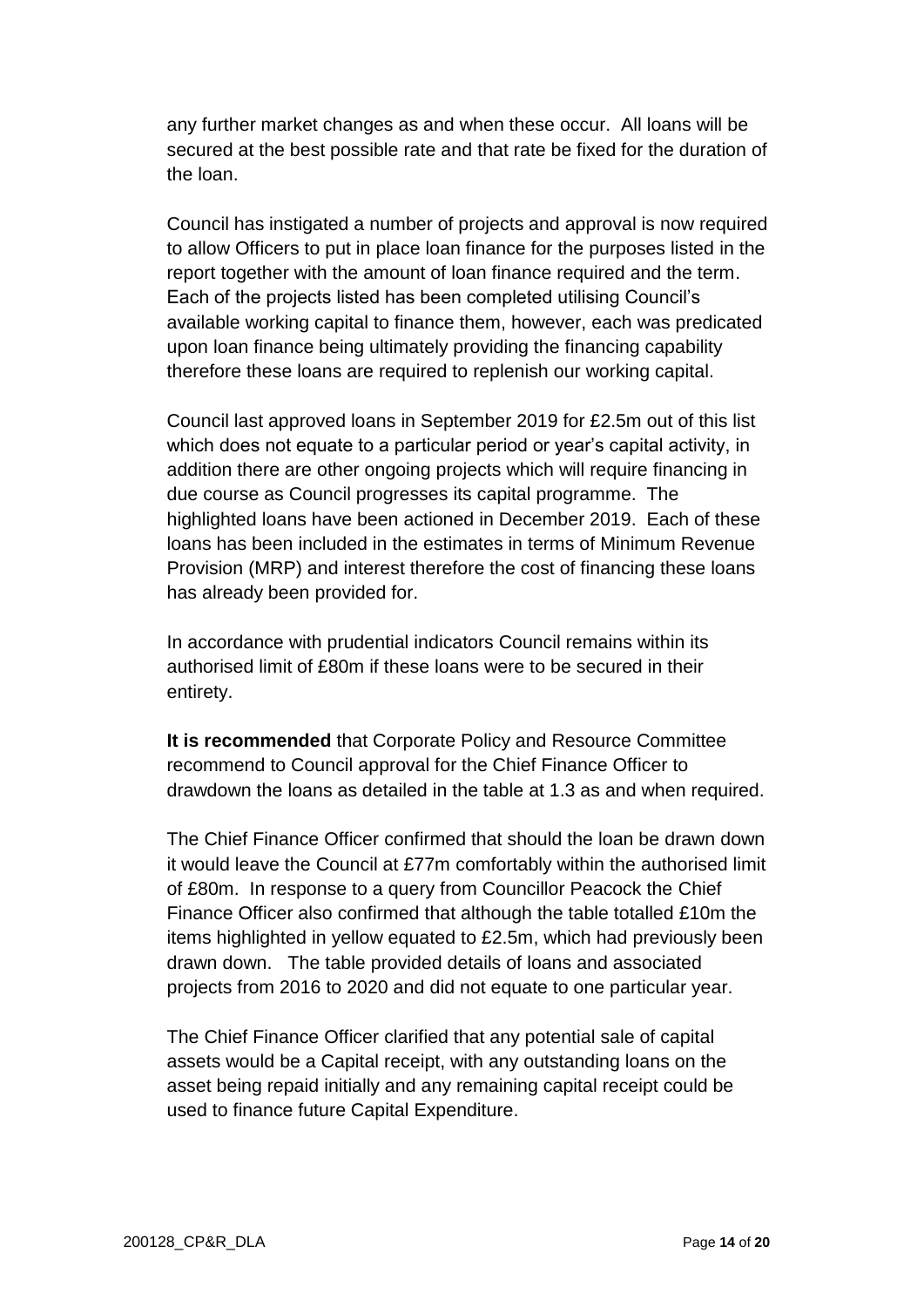In response to a request from Councillor Wilson the Chief Finance Officer agreed to provide Members with information on the debt levels within the other 10 Councils.

Councillor Quigley raised concerns on the proposed drawdown, considering the current financial situation the Council were experiencing at this time. The Chief Finance Officer reminded Members that Capital Projects were financed by borrowing; once Council have agreed to a project and business plans have been put in place then Council are then committed to finance it.

Alderman McCandless reminded Members that Members had voted and agreed to the projects and that perhaps Members should look more carefully before agreeing to projects in the future.

Proposed by Alderman Hillis Seconded by Councillor Scott and

**AGREED** - that Corporate Policy and Resources Committee recommend that Council give approval for the Chief Finance Officer to drawdown the loans as detailed in the table at 1.3, previously circulated, as and when required.

## **10. PROMPT PAYMENT STATISTICS**

Information report previously circulated and presented by the Chief Finance Officer.

Department for Communities (DfC) requires Council to record and publish statistics regarding the payment of supplier invoices with specific reference to two distinct measures namely invoices paid within 10 working days and invoices paid within 30 calendar days.

These figures are published on a quarterly basis by DfC with Councils required to do likewise. The purpose of the statistics is to encourage Councils to support businesses especially those local and/or small businesses for whom cash flow is of vital importance to their continued survival. In addition as part of Council's performance improvement plan for this year the payment of our suppliers has been identified as one of the performance improvement objectives with a target of 90% of suppliers being paid within 30 calendar days. The tables within the report detail Council's performance since April 2017 the latest data being for quarter 4 of 2019/20 being up to and including early January 2020. Q3 performance has improved from the previous two quarters' figures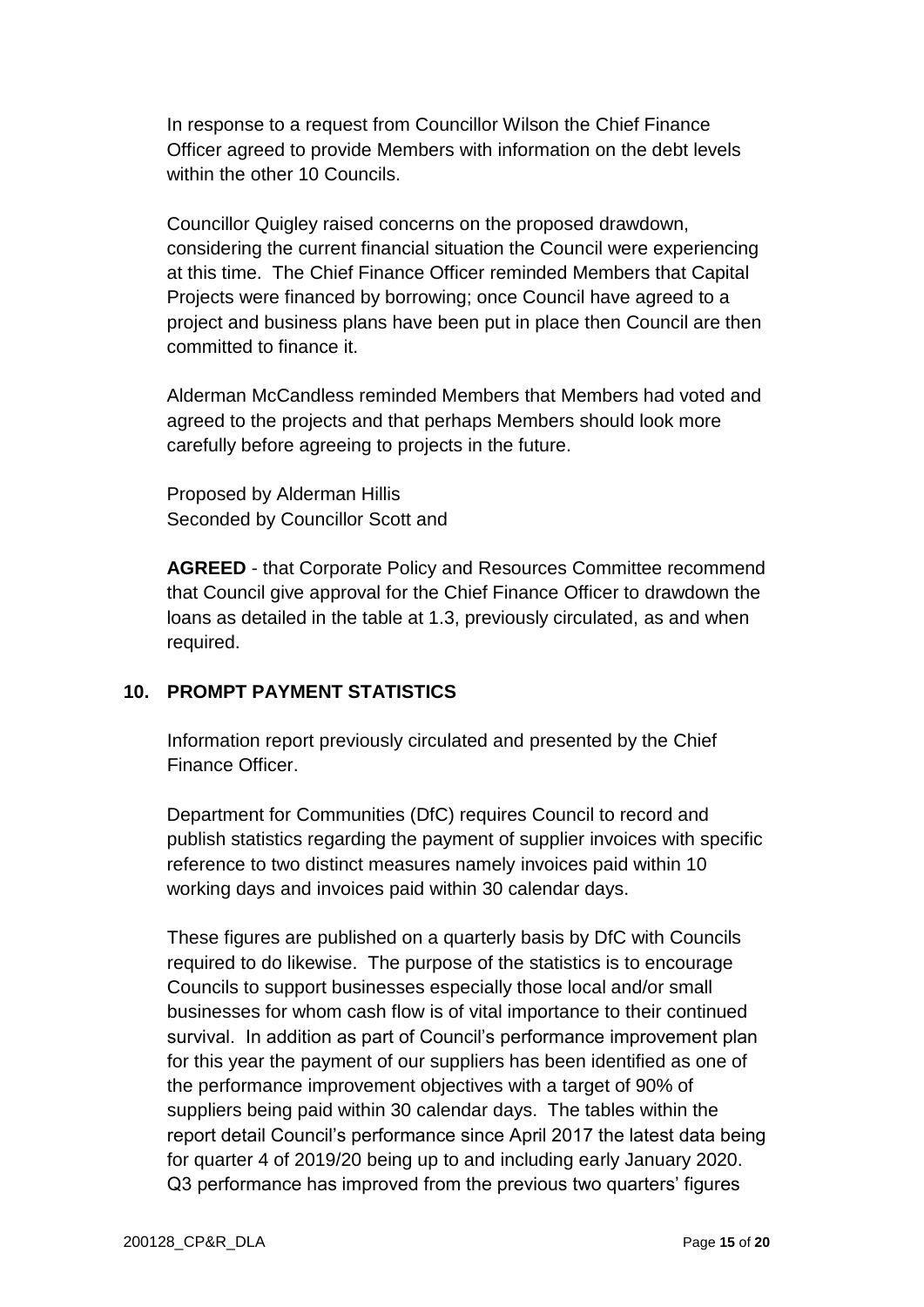which is encouraging albeit the improvement is small and the initial part of Q3 appears to continue this trend.

The small improvement would indicate that previously reported actions continue to have a positive impact although it may be too early to tell if this is either significant or permanent. As reported previously Council staff have been working on improved systems to assist with the purchase ordering and invoice payment processes. Once all staff have been trained then we can progress to the second phase which will allow for electronic authorisation of invoices and this has now commenced.

Members noted the information.

#### **11. CONFERENCES**

Information report previously circulated, presented by the Director of Corporate Services.

#### **11.1 Northern Ireland Local Government Association (NIGLA)**

Correspondence has been received from NILGA reminding Members of the upcoming Central-Local Government Political Partnership Forum. Previous minutes of 27 September 2019 and template for Members to complete on issues they wish to be raised, previously attached.

**Date:** Friday 31 January 2020 **Hotel:** NILGA Offices, Bradford Court, Castlereagh **Cost:** NIL

## **11.2 31st Colmcille Winter School 2020 Full Programme and Booking Form**

Particulars of the Colmcille Winter School 2020 Full Programme and Booking Form previously attached.

| Date: | Tuesday 28 and Wednesday 29 January 2020              |
|-------|-------------------------------------------------------|
|       | Venue: Colmcille Heritage Centre, Gartan, Church Hill |
|       | Letterkenny, Co Donegal                               |
| Cost: | <b>NIL</b>                                            |

The Director of Corporate Services advised Members that if they wished to attend any of the above to contact the Democratic Services Department.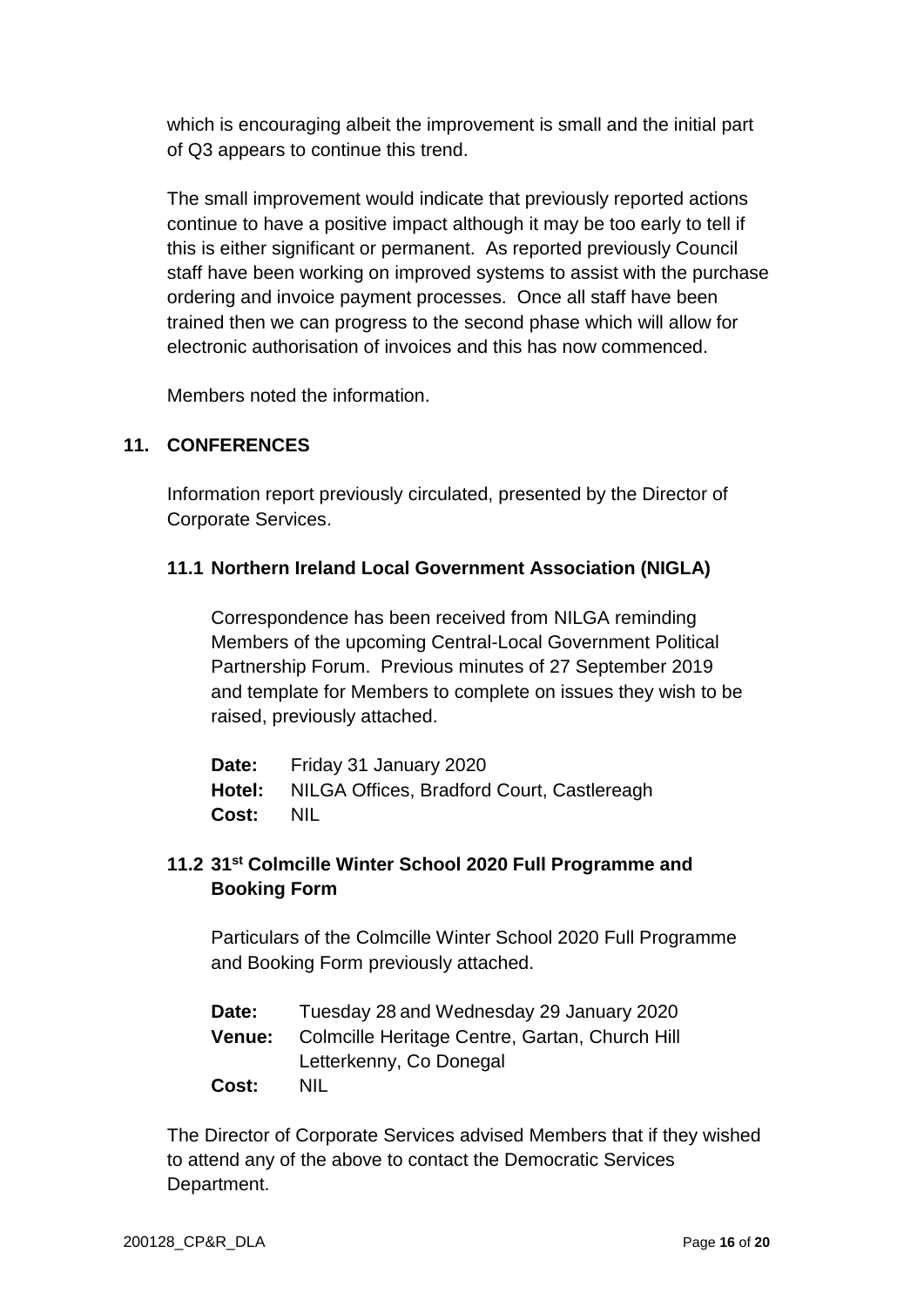**It is recommended** that Council consider the requests.

**AGREED** – to recommend that Council note the conference schedule.

### **12. CORRESPONDENCE**

There was no correspondence.

## **13. MATTERS FOR REPORTING TO PARTNERSHIP PANEL**

There were no matters for reporting to the Partnership Panel, Local Government side.

### **MOTION TO PROCEED 'IN COMMITTEE'**

Proposed by Councillor Knight McQuillan Seconded by Councillor Wilson and

**AGREED** – that the Committee proceed to conduct the following business *'In Committee'.*

## **\* Press left the meeting at 7:55pm.**

## **14. DEBT MANAGEMENT**

Confidential information report previously circulated, presented by the Chief Finance Officer to inform members of the current position surrounding debt owed to the Council by its customers.

Council implemented a revised Debt Management Policy in February 2017.

Committee was provided with aged debt analysis as at 31 December 2019, as at 31 October 2019, Over 90 Days Analysis and the status of any debt which was over 90 days in excess of £10 currently.

In accordance with Council's Debt Management Policy the Chief Finance Officer is required to report to Council any debts under £1,000 which the Chief Finance Officer has the authority to write-off. There is one such debt this month.

In accordance with Council's Debt Management Policy, the Chief Finance Officer is required to seek Council approval in order to write off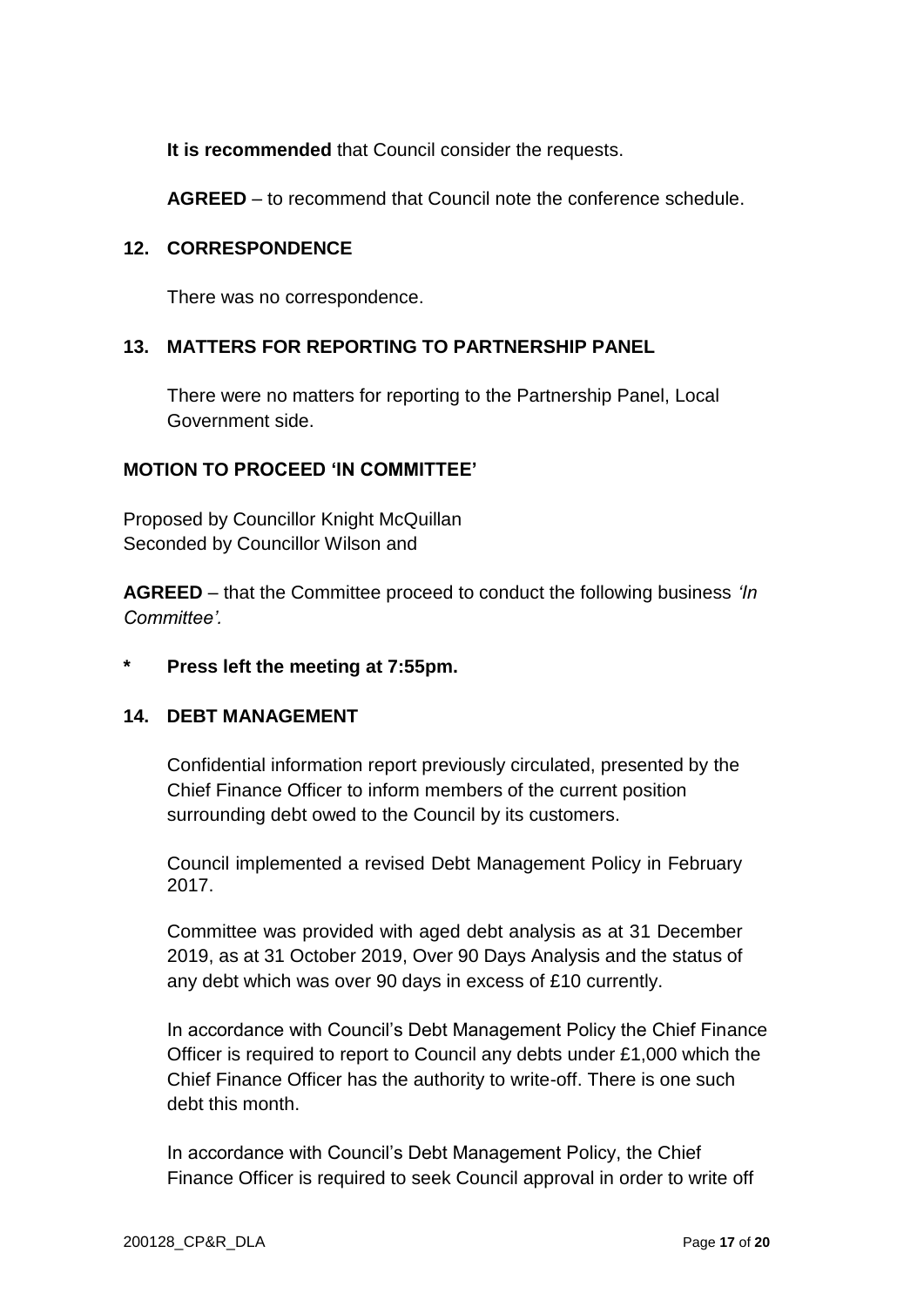any debts in excess of £1,000. There are no such debts for recommendation this month.

The Chief Finance Officer responded to Members queries on aspects of the outstanding loans.

Members noted the report..

## **15. MINUTES OF THE MEETING OF THE LAND AND PROPERTY SUB-COMMITTEE WEDNESDAY 15 JANUARY 2020**

The minutes were previously circulated and presented for Committee's consideration by Councillor Knight-McQuillan.

#### **Matters Arising**

#### **15.1 Portstewart Town Hall**

This item had been withdrawn from the Agenda at the commencement of the Meeting, and Members advised that a workshop will be held on Wednesday 5<sup>th</sup> February at 6.30, prior to the Land and Property Sub-**Committee** 

#### **15.2 Point of Accuracy - Attendees**

Councillor McLean advised that he had attended the meeting but was not included on the attendees list.

#### **15.3 Old Lifeboat House (Landsdowne Shelter)**

In response to Councillor Wilson query in relation to the Old Lifeboat House the Director of Corporate Services informed Members that this was brought through the Land and Property Sub-Committee and would issue Members with further information.

#### **15.4 Approval of the Minutes**

Proposed by Councillor Knight-McQuillan Seconded by Councillor McLean and

**AGREED –** to recommend that the Minutes of the Land and Property Sub Committee held 15 January 2020 and recommendations therein are approved, including the point of accuracy noted at 15.2.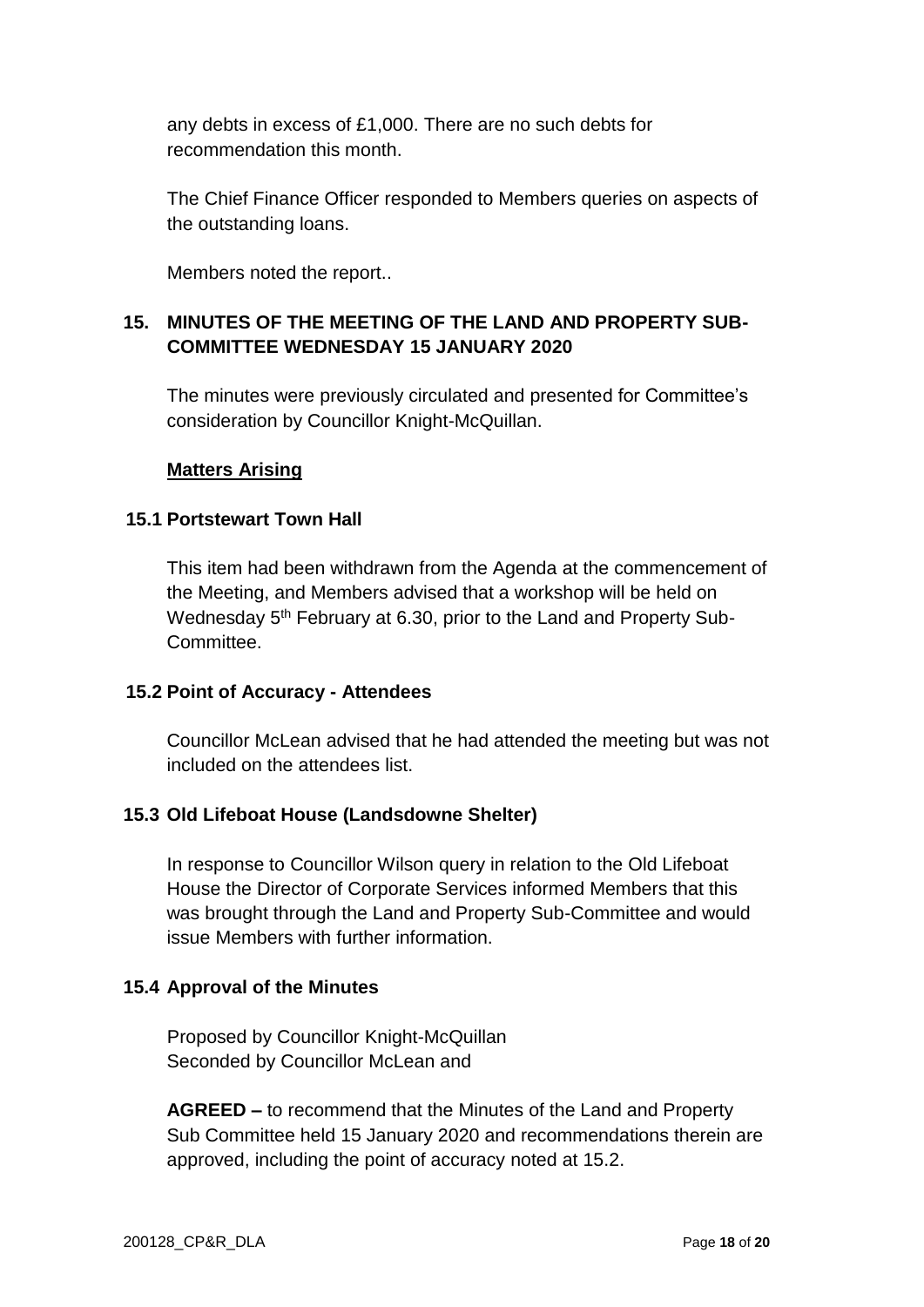### **16. CORPORATE SERVICES ESTIMATES 2020/2021**

Confidential report previously circulated, presented by the Director of Corporate Services.

Following on from the previous Rates Workshops held on Thursday 23rd and Monday 27<sup>th</sup> January, a final schedule with the Corporate Services Estimates was circulated and discussed on Monday 27th January. The schedule was also circulated to Members for consideration at Corporate Policy and Resources. The Director of Corporate Services informed Members that she was available should they wish to discuss the figures in more detail.

Councillor Quigley advised that she did not attend the Rates Workshop held the previously evening and would like to speak with her Party Lead before making any decisions. She added that she was not disputing the clarity and level of excellence of the document.

Suggestions were put forward in relation to reducing the cost of refreshments at Council/Committee/Sub-Committee/Workshops and the cost of provision of paper copies provided to Members for Committee/Council Meetings.

The Chair suggested that an updated survey be presented to Members for their completion in relation to the provision of paper copies for Committee/Council Meetings.

Councillor Dallat O'Driscoll informed the Chair that she wished to speak to her Party Lead before committing to any proposal.

Councillor Wilson thanked the Director of Corporate Services for the very well presented, clear and concise papers that had been submitted to Members.

Proposed by Councillor McLean Seconded by Councillor Wilson

- to recommend that Corporate Policy and Resources Committee recommend that Council approves the schedule of Estimates 2020/2021 for the Corporate Services Directorate on  $27<sup>th</sup>$  January 2020 and the options listed in relation to budget cuts.

The Chair put the proposal to the Committee to Vote. 10 Members voted For, 0 Members voted Against and 2 Members Abstained.